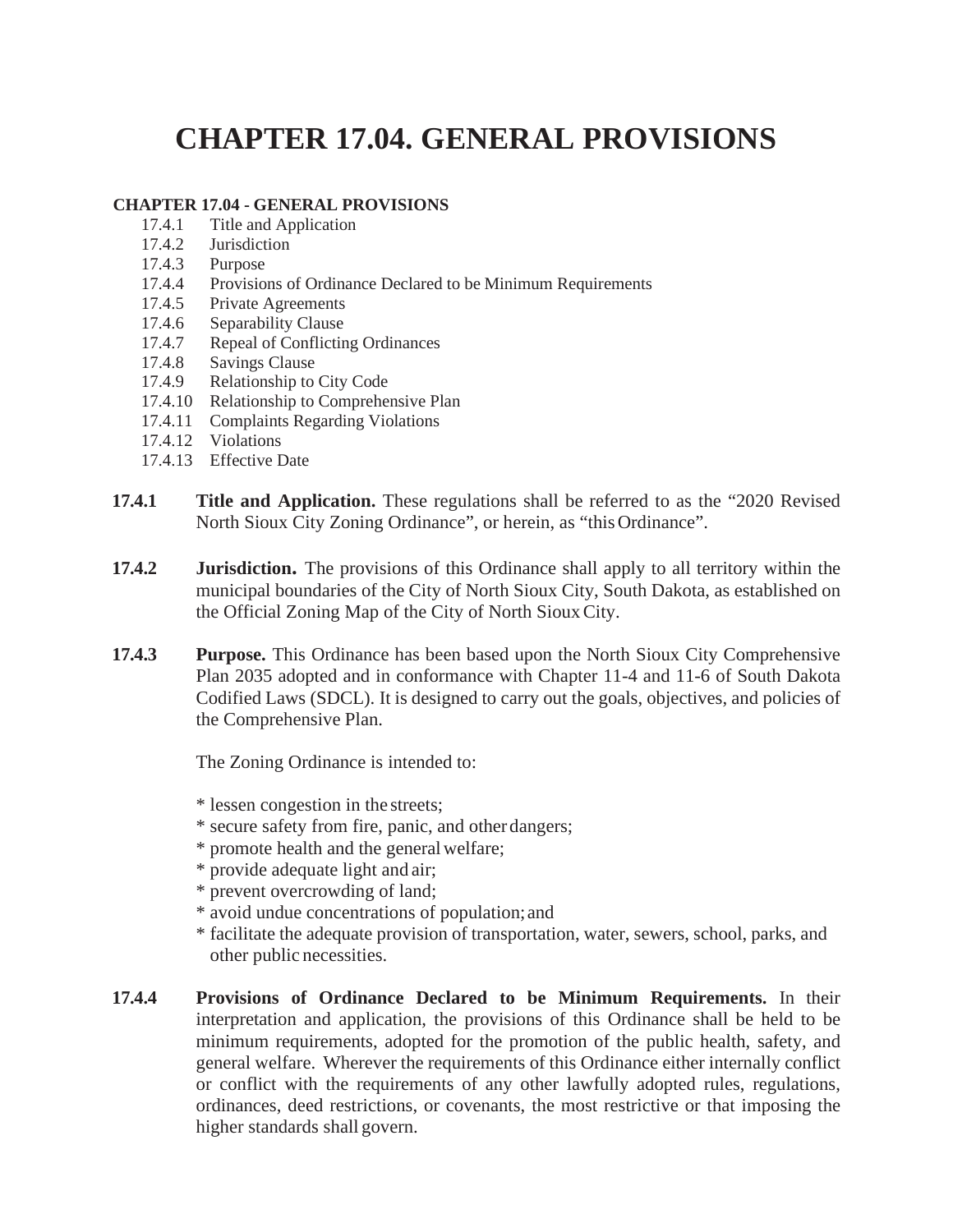- **17.4.5 Private Agreements.** The City shall not be responsible for monitoring or enforcing private easements, covenants, deed restrictions, or homeowner associations and their documents, although it may inquire as to whether a lot or lots are subject to any of the aforementioned private agreements during the review of any application submitted pursuant to this Ordinance.
- **17.4.6 Separability Clause.** Should any provision of this Ordinance be declared by the courts to be unconstitutional or invalid, such decision shall not affect the validity of the ordinance as a whole, or any part other than the part so declared to be unconstitutional or invalid.
- **17.4.7 Repeal of Conflicting Ordinances.** All prior ordinances or parts of prior ordinances in conflict with this Ordinance are hereby declared repealed. This expressly includes all of Title 17 Land Use & Development of the City of North Sioux City's Municipal Ordinance Code 2009, referred herein to as "City Code", with the exception of the existing Chapter 17.04.070: Subdivision Regulation; Chapter 17.88: Subdivision Approval Procedure; Chapter 17.92: Subdivision Design Standards; Chapter 17.96: Subdivision Improvements Required Prior to Final Plat Approval; and Chapter 17.100.060: Subdivision Regulation Enforcement. It is the intent of the City Council that these provisions remain effective but are renumbered to accommodate this Ordinance as established in Table 1below.

| <b>Existing Chapter</b> | <b>Renumbered Chapter</b> |
|-------------------------|---------------------------|
| Chapter 17.04.070       | Chapter 17.108            |
| Chapter 17.84.050       | Chapter 17.112            |
| Chapter 17.88           | <b>Chapter 17.116</b>     |
| Chapter 17.92           | <b>Chapter 17.120</b>     |
| Chapter 17.96           | Chapter 17.124            |
| Chapter 17.100.060      | Chapter 17.128            |

TABLE 1: Renumbering of Existing Provisions

- **17.4.8 Savings Clause.** This Ordinance shall in no manner affect pending actions, either civil or criminal, founded on, or growing out of any regulations hereby repealed. It shall in no manner affect rights or causes of action, either civil or criminal, not in suit that may have already accrued or grown out of any regulationsrepealed.
- **17.4.9 Relationship to City Code.** The use of buildings and land within the City of North Sioux City shall be subject to all applicable provisions of the City Code and other ordinances, as well as this Ordinance, whether or not those other provisions of the City Code are specifically cross-referenced in this Ordinance. Any cross-references to other provisions of the City Code found in this Ordinance are provided for the convenience of the reader; lack of a cross-reference should not be construed as an indication that the City Code does not apply.